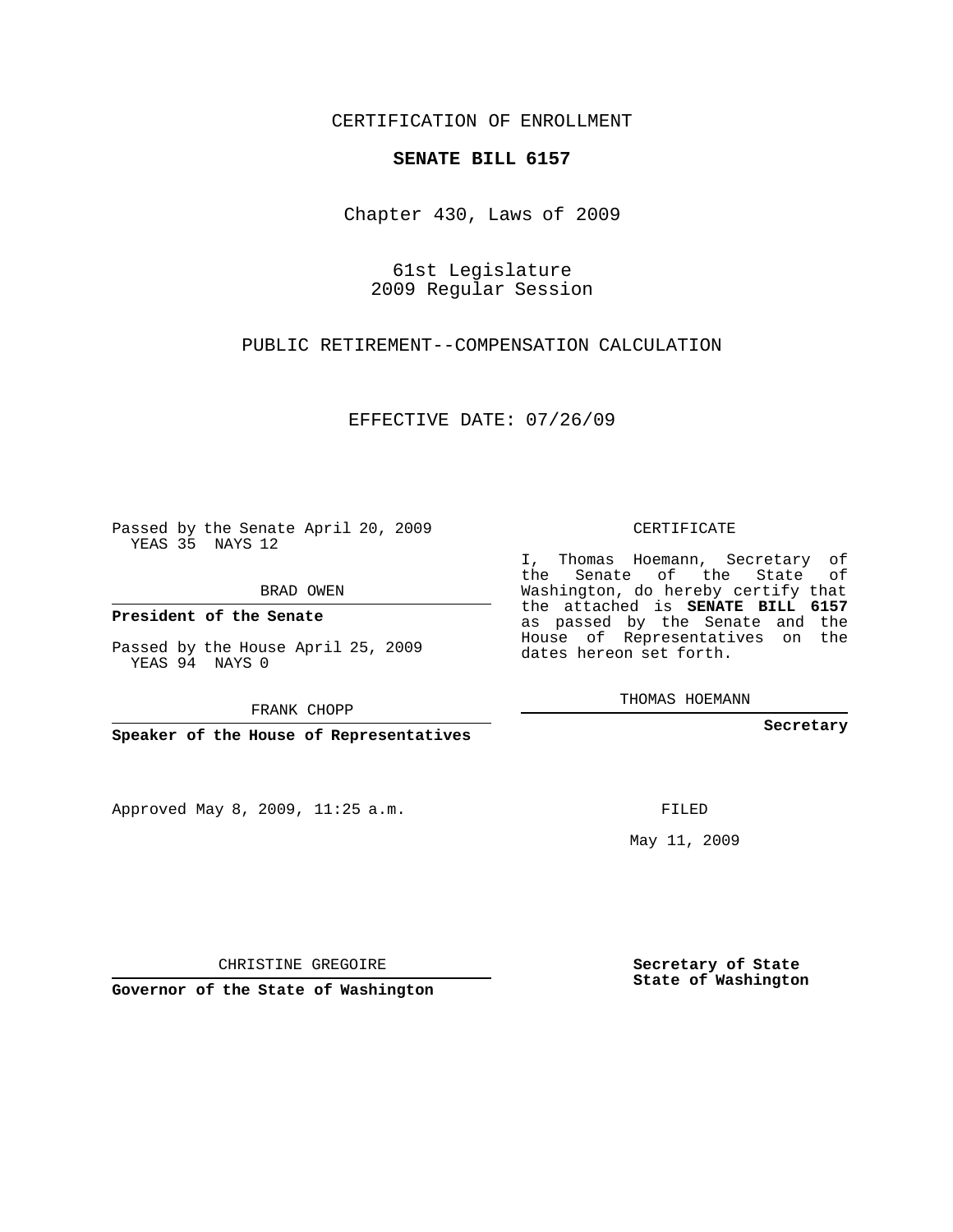## **SENATE BILL 6157** \_\_\_\_\_\_\_\_\_\_\_\_\_\_\_\_\_\_\_\_\_\_\_\_\_\_\_\_\_\_\_\_\_\_\_\_\_\_\_\_\_\_\_\_\_

\_\_\_\_\_\_\_\_\_\_\_\_\_\_\_\_\_\_\_\_\_\_\_\_\_\_\_\_\_\_\_\_\_\_\_\_\_\_\_\_\_\_\_\_\_

Passed Legislature - 2009 Regular Session

**State of Washington 61st Legislature 2009 Regular Session By** Senators Prentice, Tom, Hobbs, and Fraser Read first time 04/13/09. Referred to Committee on Ways & Means.

 AN ACT Relating to the calculation of compensation for public retirement purposes during the 2009-2011 fiscal biennium; and amending RCW 41.40.010.

BE IT ENACTED BY THE LEGISLATURE OF THE STATE OF WASHINGTON:

 **Sec. 1.** RCW 41.40.010 and 2007 c 50 s 4 are each amended to read as follows:

 As used in this chapter, unless a different meaning is plainly required by the context:

 (1) "Retirement system" means the public employees' retirement system provided for in this chapter.

 (2) "Department" means the department of retirement systems created in chapter 41.50 RCW.

 (3) "State treasurer" means the treasurer of the state of Washington.

 (4)(a) "Employer" for plan 1 members, means every branch, department, agency, commission, board, and office of the state, any political subdivision or association of political subdivisions of the state admitted into the retirement system, and legal entities authorized by RCW 35.63.070 and 36.70.060 or chapter 39.34 RCW; and the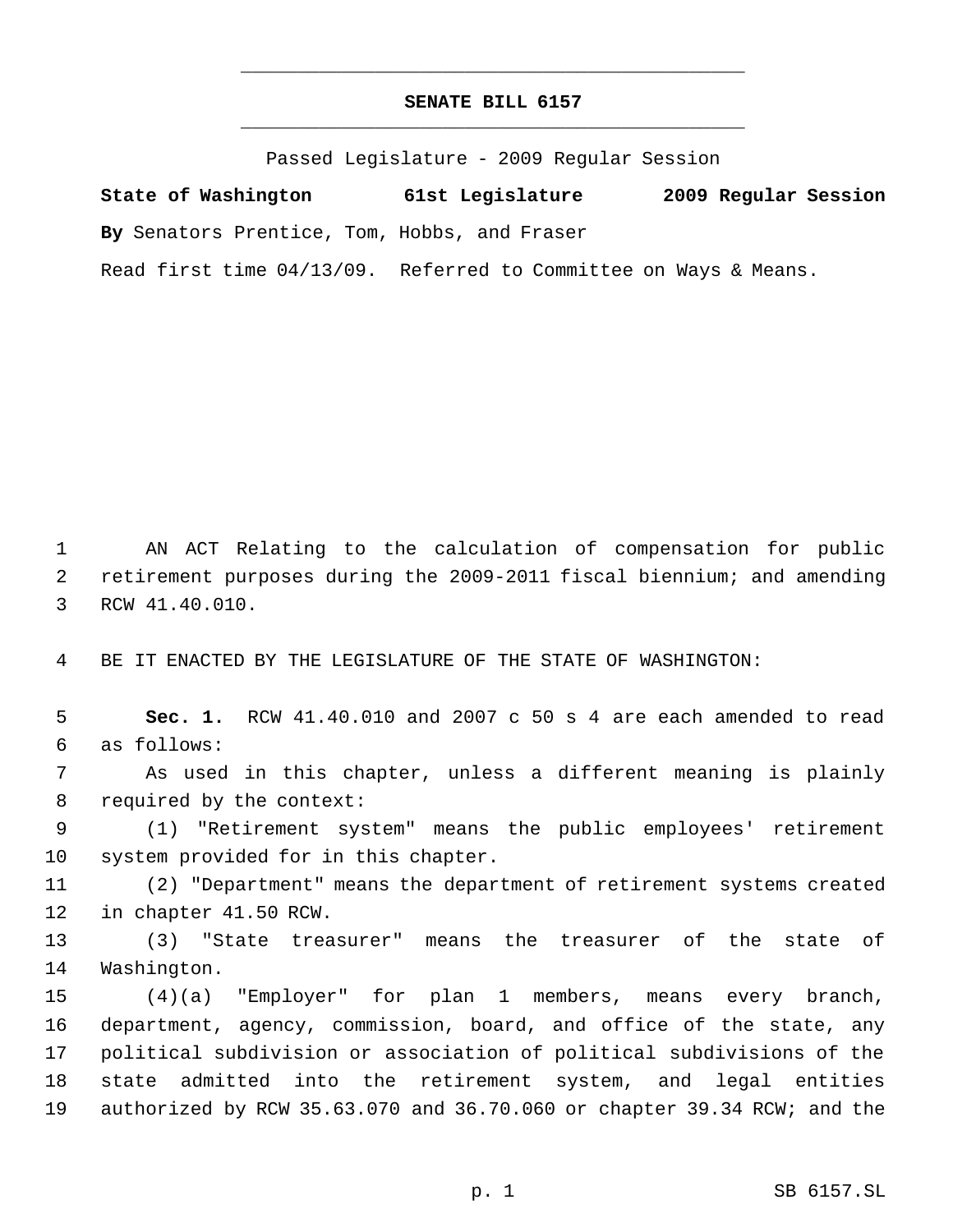term shall also include any labor guild, association, or organization the membership of a local lodge or division of which is comprised of at least forty percent employees of an employer (other than such labor guild, association, or organization) within this chapter. The term may also include any city of the first class that has its own retirement system.

 (b) "Employer" for plan 2 and plan 3 members, means every branch, department, agency, commission, board, and office of the state, and any political subdivision and municipal corporation of the state admitted into the retirement system, including public agencies created pursuant to RCW 35.63.070, 36.70.060, and 39.34.030; except that after August 31, 2000, school districts and educational service districts will no longer be employers for the public employees' retirement system plan 2.

 (5) "Member" means any employee included in the membership of the retirement system, as provided for in RCW 41.40.023. RCW 41.26.045 does not prohibit a person otherwise eligible for membership in the retirement system from establishing such membership effective when he or she first entered an eligible position.

(6) "Original member" of this retirement system means:

 (a) Any person who became a member of the system prior to April 1, 1949;

 (b) Any person who becomes a member through the admission of an employer into the retirement system on and after April 1, 1949, and prior to April 1, 1951;

 (c) Any person who first becomes a member by securing employment with an employer prior to April 1, 1951, provided the member has rendered at least one or more years of service to any employer prior to October 1, 1947;

 (d) Any person who first becomes a member through the admission of an employer into the retirement system on or after April 1, 1951, provided, such person has been in the regular employ of the employer for at least six months of the twelve-month period preceding the said admission date;

 (e) Any member who has restored all contributions that may have been withdrawn as provided by RCW 41.40.150 and who on the effective date of the individual's retirement becomes entitled to be credited with ten years or more of membership service except that the provisions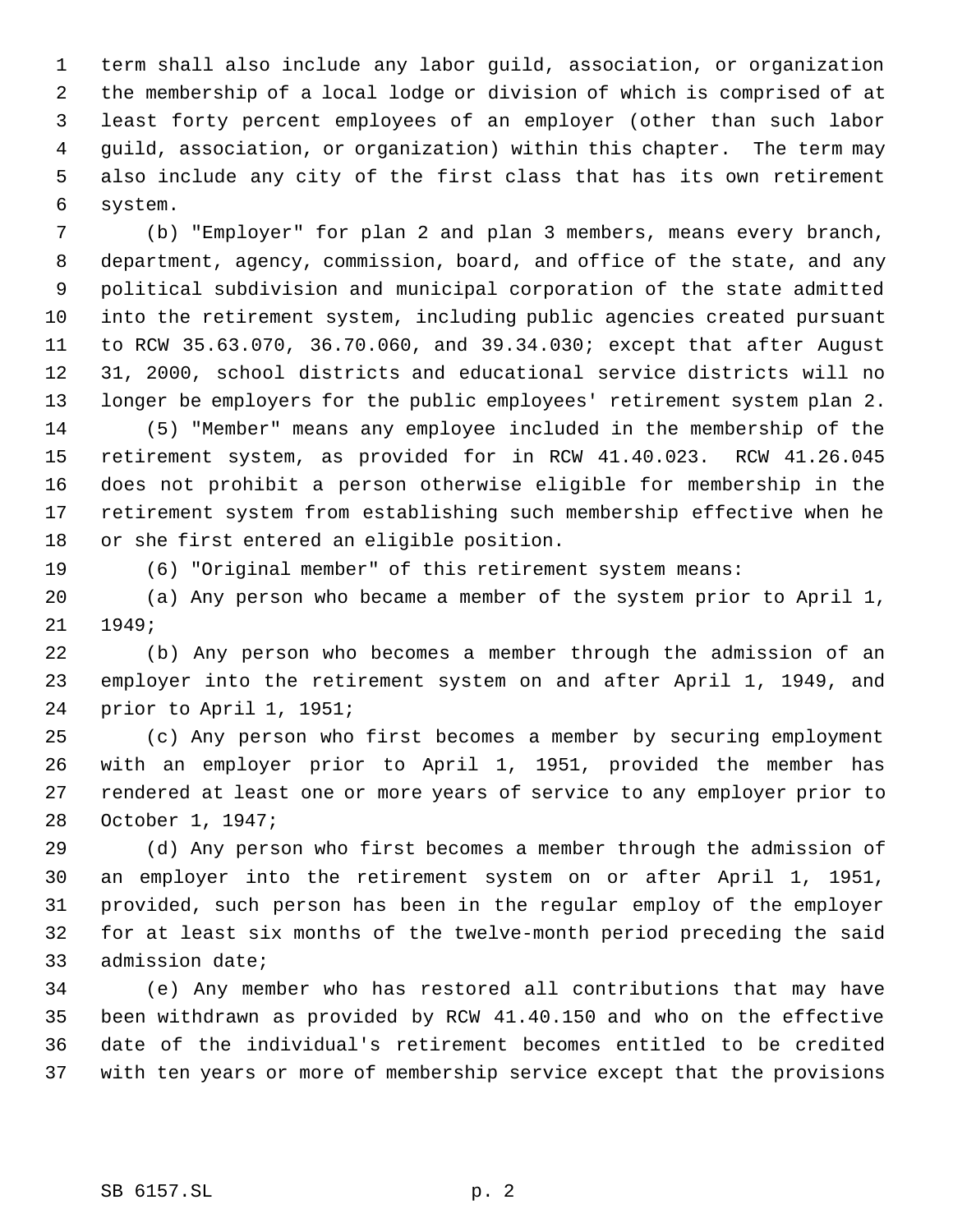relating to the minimum amount of retirement allowance for the member upon retirement at age seventy as found in RCW 41.40.190(4) shall not apply to the member;

 (f) Any member who has been a contributor under the system for two or more years and who has restored all contributions that may have been withdrawn as provided by RCW 41.40.150 and who on the effective date of the individual's retirement has rendered five or more years of service for the state or any political subdivision prior to the time of the admission of the employer into the system; except that the provisions relating to the minimum amount of retirement allowance for the member upon retirement at age seventy as found in RCW 41.40.190(4) shall not apply to the member.

 (7) "New member" means a person who becomes a member on or after April 1, 1949, except as otherwise provided in this section.

 (8)(a) "Compensation earnable" for plan 1 members, means salaries or wages earned during a payroll period for personal services and where the compensation is not all paid in money, maintenance compensation shall be included upon the basis of the schedules established by the member's employer.

 (i) "Compensation earnable" for plan 1 members also includes the following actual or imputed payments, which are not paid for personal services:

 (A) Retroactive payments to an individual by an employer on reinstatement of the employee in a position, or payments by an employer to an individual in lieu of reinstatement in a position which are awarded or granted as the equivalent of the salary or wage which the individual would have earned during a payroll period shall be considered compensation earnable and the individual shall receive the equivalent service credit;

 (B) If a leave of absence is taken by an individual for the purpose of serving in the state legislature, the salary which would have been received for the position from which the leave of absence was taken, shall be considered as compensation earnable if the employee's contribution is paid by the employee and the employer's contribution is paid by the employer or employee;

 (C) Assault pay only as authorized by RCW 27.04.100, 72.01.045, and 72.09.240;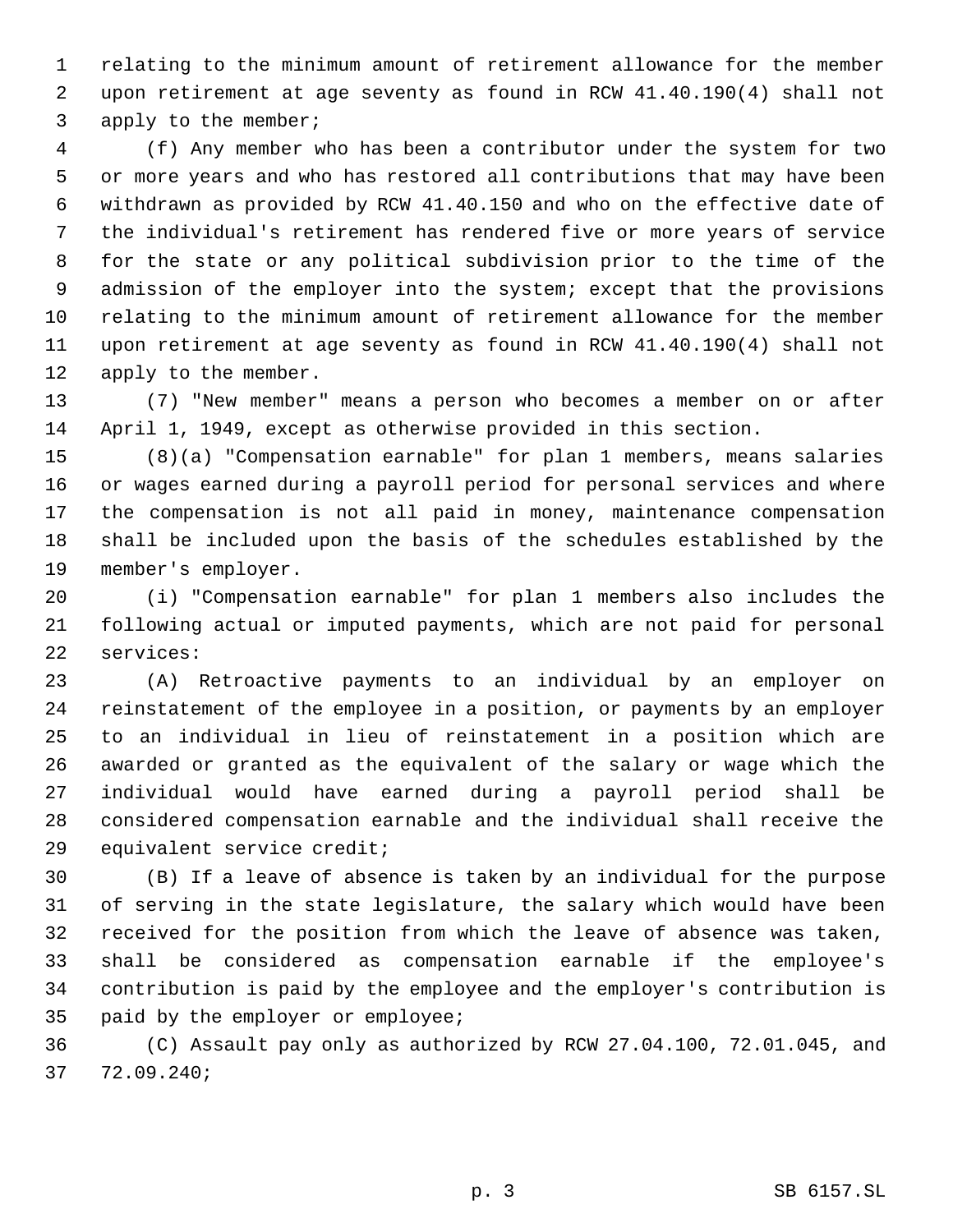(D) Compensation that a member would have received but for a disability occurring in the line of duty only as authorized by RCW 41.40.038;

 (E) Compensation that a member receives due to participation in the leave sharing program only as authorized by RCW 41.04.650 through 41.04.670; and

 (F) Compensation that a member receives for being in standby status. For the purposes of this section, a member is in standby status when not being paid for time actually worked and the employer requires the member to be prepared to report immediately for work, if the need arises, although the need may not arise.

(ii) "Compensation earnable" does not include:

 (A) Remuneration for unused sick leave authorized under RCW 41.04.340, 28A.400.210, or 28A.310.490;

 (B) Remuneration for unused annual leave in excess of thirty days as authorized by RCW 43.01.044 and 43.01.041.

 (b) "Compensation earnable" for plan 2 and plan 3 members, means salaries or wages earned by a member during a payroll period for personal services, including overtime payments, and shall include wages and salaries deferred under provisions established pursuant to sections 403(b), 414(h), and 457 of the United States Internal Revenue Code, but shall exclude nonmoney maintenance compensation and lump sum or other payments for deferred annual sick leave, unused accumulated vacation, unused accumulated annual leave, or any form of severance pay.

 "Compensation earnable" for plan 2 and plan 3 members also includes the following actual or imputed payments, which are not paid for personal services:

 (i) Retroactive payments to an individual by an employer on reinstatement of the employee in a position, or payments by an employer to an individual in lieu of reinstatement in a position which are awarded or granted as the equivalent of the salary or wage which the individual would have earned during a payroll period shall be considered compensation earnable to the extent provided above, and the individual shall receive the equivalent service credit;

 (ii) In any year in which a member serves in the legislature, the member shall have the option of having such member's compensation earnable be the greater of: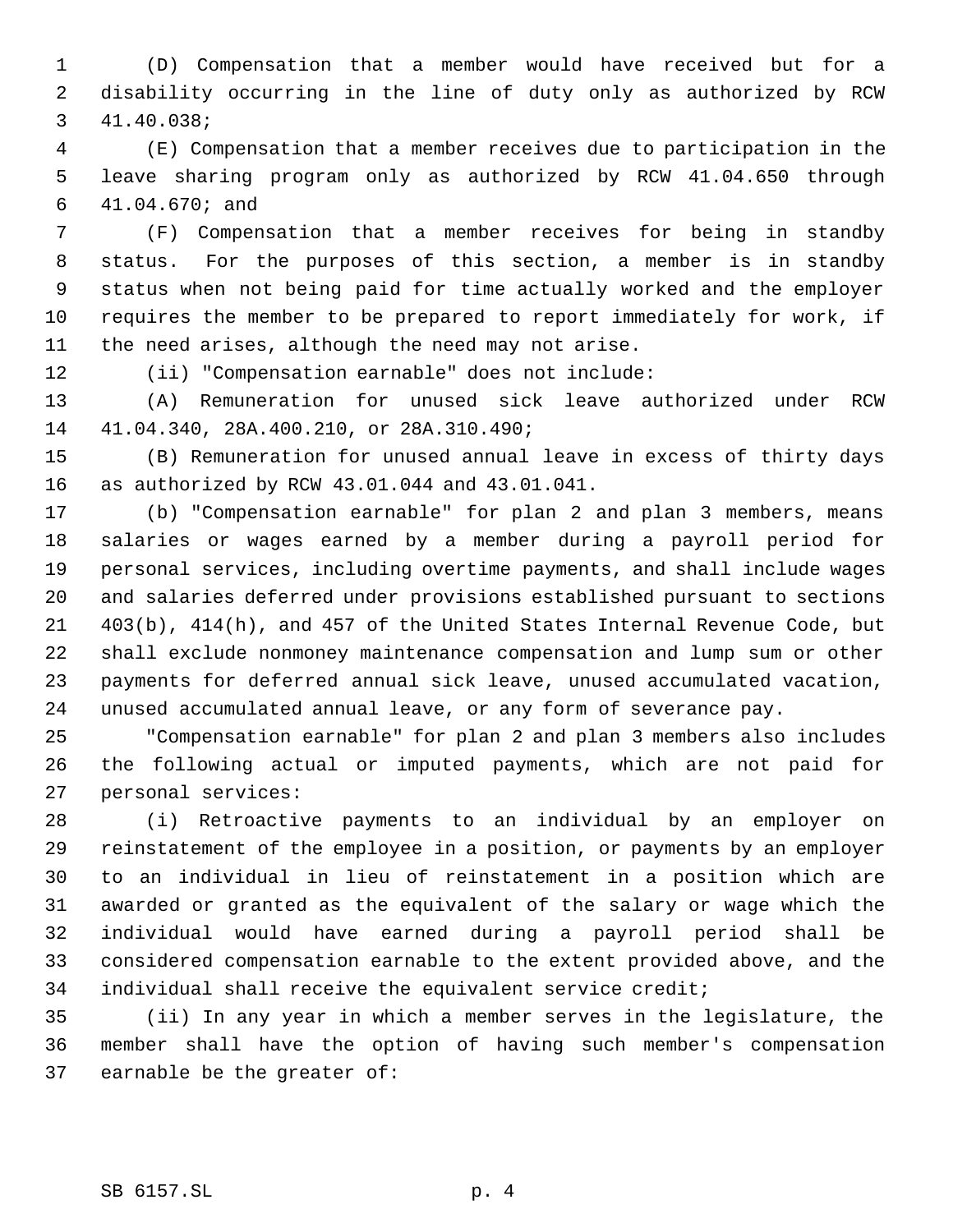(A) The compensation earnable the member would have received had such member not served in the legislature; or

 (B) Such member's actual compensation earnable received for nonlegislative public employment and legislative service combined. Any additional contributions to the retirement system required because compensation earnable under (b)(ii)(A) of this subsection is greater than compensation earnable under (b)(ii)(B) of this subsection shall be 8 paid by the member for both member and employer contributions;

 (iii) Assault pay only as authorized by RCW 27.04.100, 72.01.045, and 72.09.240;

 (iv) Compensation that a member would have received but for a disability occurring in the line of duty only as authorized by RCW 41.40.038;

 (v) Compensation that a member receives due to participation in the leave sharing program only as authorized by RCW 41.04.650 through 41.04.670; and

 (vi) Compensation that a member receives for being in standby status. For the purposes of this section, a member is in standby status when not being paid for time actually worked and the employer requires the member to be prepared to report immediately for work, if the need arises, although the need may not arise.

 (9)(a) "Service" for plan 1 members, except as provided in RCW 41.40.088, means periods of employment in an eligible position or positions for one or more employers rendered to any employer for which compensation is paid, and includes time spent in office as an elected or appointed official of an employer. Compensation earnable earned in full time work for seventy hours or more in any given calendar month shall constitute one service credit month except as provided in RCW 41.40.088. Compensation earnable earned for less than seventy hours in any calendar month shall constitute one-quarter service credit month of service except as provided in RCW 41.40.088. Only service credit months and one-quarter service credit months shall be counted in the computation of any retirement allowance or other benefit provided for in this chapter. Any fraction of a year of service shall be taken into account in the computation of such retirement allowance or benefits. Time spent in standby status, whether compensated or not, is not service.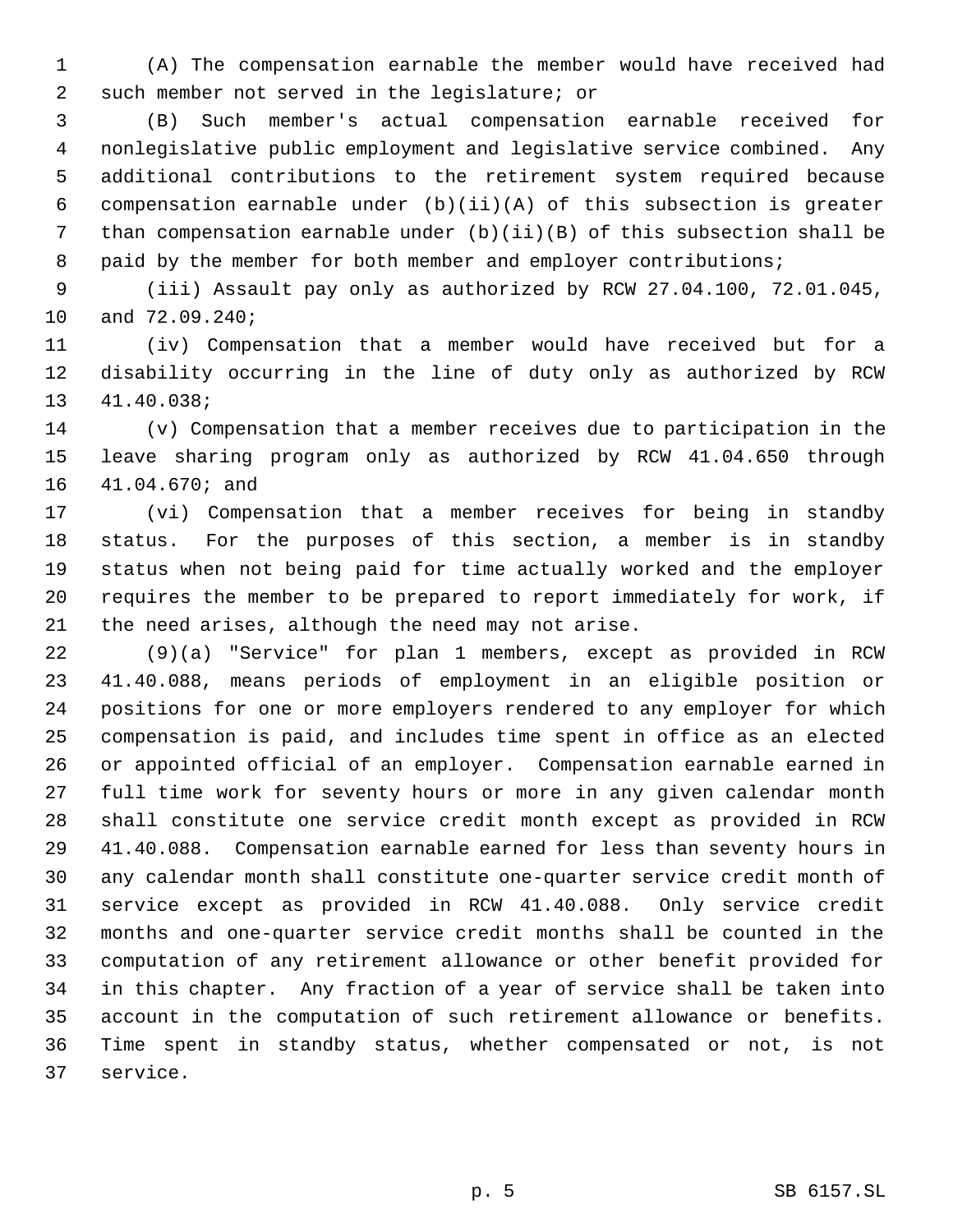(i) Service by a state employee officially assigned by the state on a temporary basis to assist another public agency, shall be considered as service as a state employee: PROVIDED, That service to any other public agency shall not be considered service as a state employee if such service has been used to establish benefits in any other public retirement system.

 (ii) An individual shall receive no more than a total of twelve service credit months of service during any calendar year. If an individual is employed in an eligible position by one or more employers the individual shall receive no more than one service credit month during any calendar month in which multiple service for seventy or more hours is rendered.

 (iii) A school district employee may count up to forty-five days of sick leave as creditable service solely for the purpose of determining eligibility to retire under RCW 41.40.180 as authorized by RCW 28A.400.300. For purposes of plan 1 "forty-five days" as used in RCW 28A.400.300 is equal to two service credit months. Use of less than forty-five days of sick leave is creditable as allowed under this subsection as follows:

 (A) Less than twenty-two days equals one-quarter service credit month;

(B) Twenty-two days equals one service credit month;

 (C) More than twenty-two days but less than forty-five days equals one and one-quarter service credit month.

 (b) "Service" for plan 2 and plan 3 members, means periods of employment by a member in an eligible position or positions for one or more employers for which compensation earnable is paid. Compensation earnable earned for ninety or more hours in any calendar month shall constitute one service credit month except as provided in RCW 41.40.088. Compensation earnable earned for at least seventy hours but less than ninety hours in any calendar month shall constitute one-half service credit month of service. Compensation earnable earned for less than seventy hours in any calendar month shall constitute one-quarter service credit month of service. Time spent in standby status, whether compensated or not, is not service.

 Any fraction of a year of service shall be taken into account in the computation of such retirement allowance or benefits.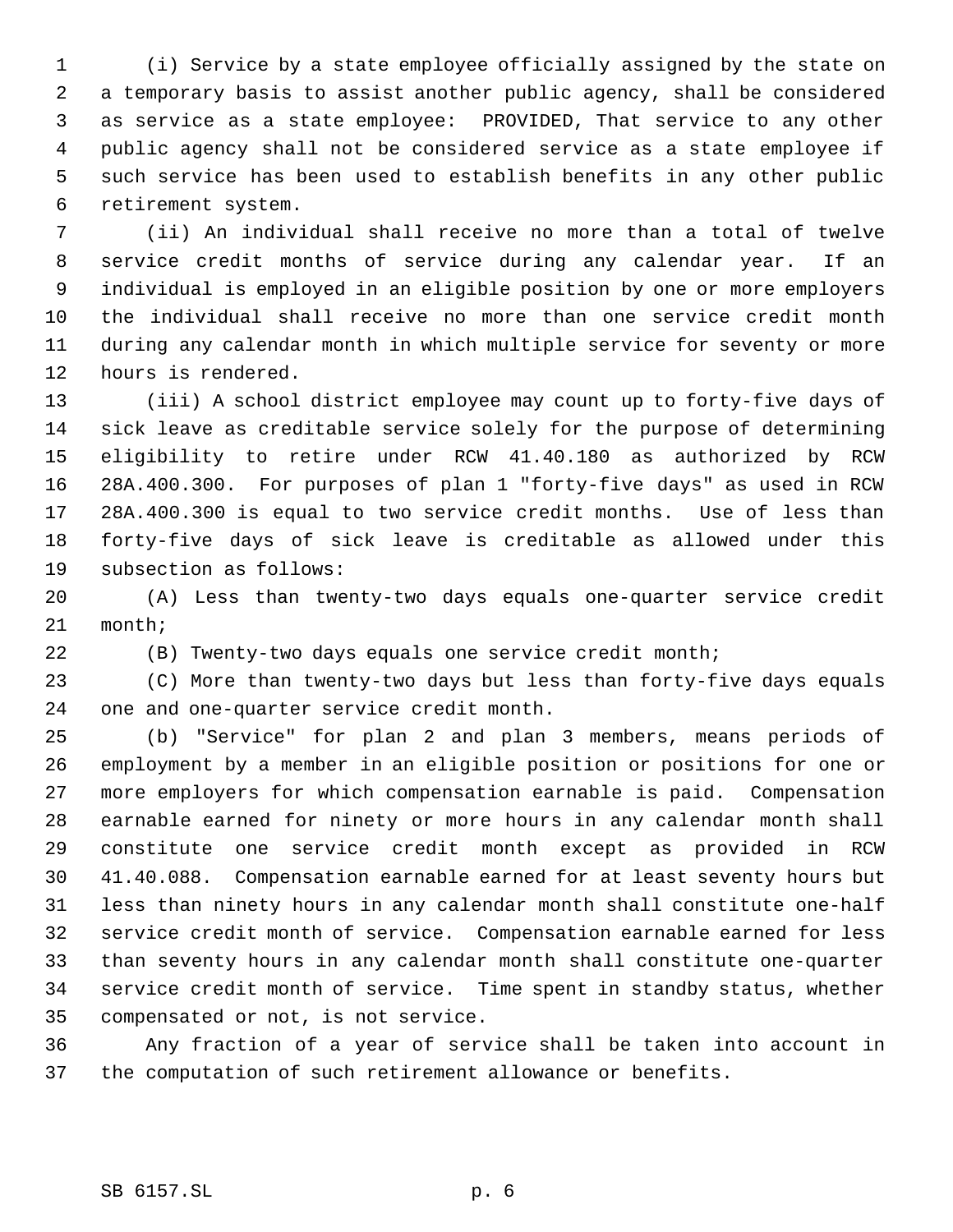(i) Service in any state elective position shall be deemed to be full time service, except that persons serving in state elective positions who are members of the Washington school employees' retirement system, teachers' retirement system, public safety employees' retirement system, or law enforcement officers' and firefighters' retirement system at the time of election or appointment to such position may elect to continue membership in the Washington school employees' retirement system, teachers' retirement system, public safety employees' retirement system, or law enforcement officers' and firefighters' retirement system.

 (ii) A member shall receive a total of not more than twelve service credit months of service for such calendar year. If an individual is employed in an eligible position by one or more employers the individual shall receive no more than one service credit month during any calendar month in which multiple service for ninety or more hours is rendered.

 (iii) Up to forty-five days of sick leave may be creditable as service solely for the purpose of determining eligibility to retire under RCW 41.40.180 as authorized by RCW 28A.400.300. For purposes of plan 2 and plan 3 "forty-five days" as used in RCW 28A.400.300 is equal to two service credit months. Use of less than forty-five days of sick leave is creditable as allowed under this subsection as follows:

(A) Less than eleven days equals one-quarter service credit month;

 (B) Eleven or more days but less than twenty-two days equals one-half service credit month;

(C) Twenty-two days equals one service credit month;

 (D) More than twenty-two days but less than thirty-three days equals one and one-quarter service credit month;

 (E) Thirty-three or more days but less than forty-five days equals one and one-half service credit month.

 (10) "Service credit year" means an accumulation of months of service credit which is equal to one when divided by twelve.

 (11) "Service credit month" means a month or an accumulation of months of service credit which is equal to one.

 (12) "Prior service" means all service of an original member rendered to any employer prior to October 1, 1947.

(13) "Membership service" means:

(a) All service rendered, as a member, after October 1, 1947;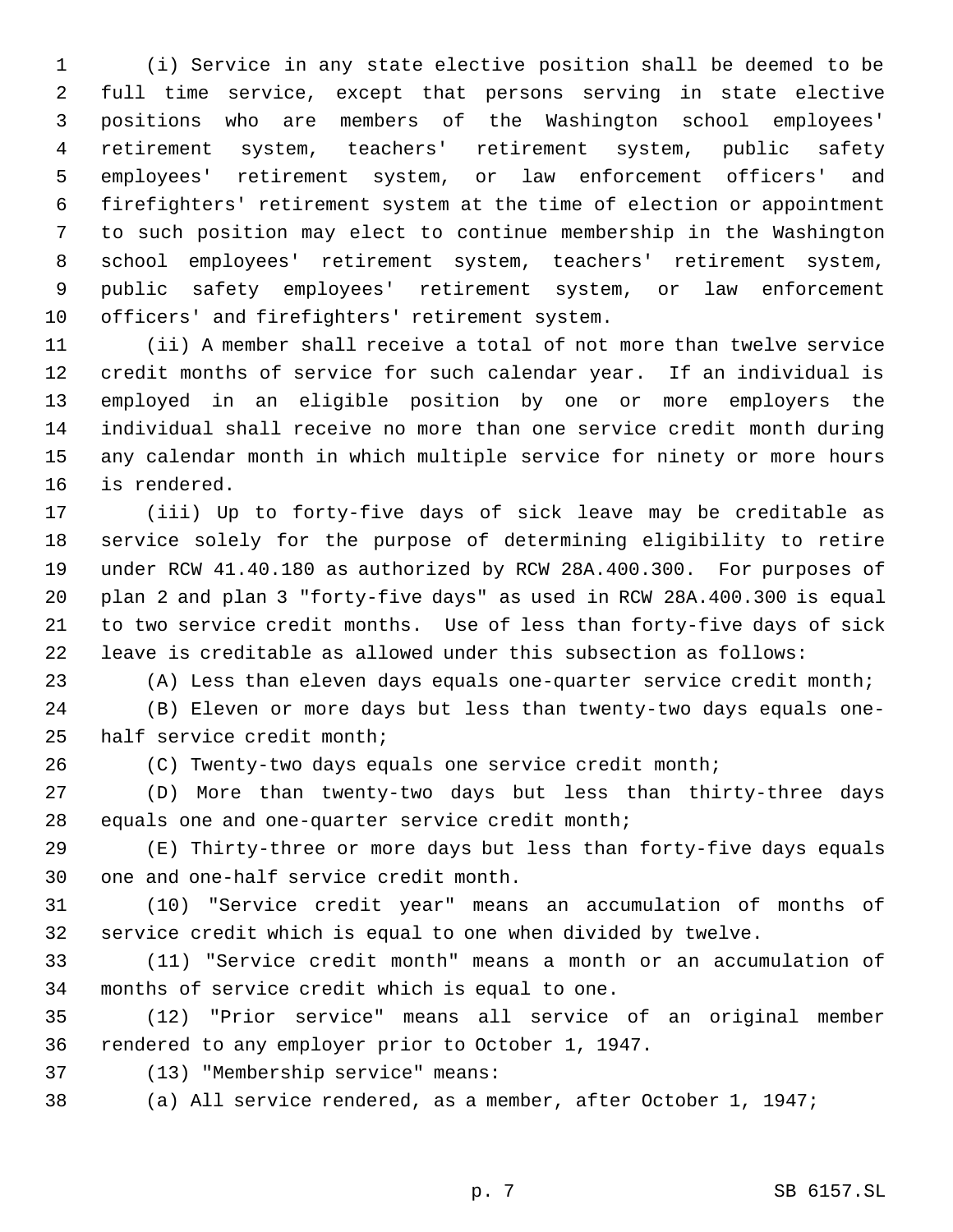(b) All service after October 1, 1947, to any employer prior to the time of its admission into the retirement system for which member and employer contributions, plus interest as required by RCW 41.50.125, have been paid under RCW 41.40.056 or 41.40.057;

 (c) Service not to exceed six consecutive months of probationary service rendered after April 1, 1949, and prior to becoming a member, in the case of any member, upon payment in full by such member of the total amount of the employer's contribution to the retirement fund which would have been required under the law in effect when such probationary service was rendered if the member had been a member during such period, except that the amount of the employer's contribution shall be calculated by the director based on the first month's compensation earnable as a member;

 (d) Service not to exceed six consecutive months of probationary service, rendered after October 1, 1947, and before April 1, 1949, and prior to becoming a member, in the case of any member, upon payment in full by such member of five percent of such member's salary during said period of probationary service, except that the amount of the employer's contribution shall be calculated by the director based on the first month's compensation earnable as a member.

 (14)(a) "Beneficiary" for plan 1 members, means any person in receipt of a retirement allowance, pension or other benefit provided by this chapter.

 (b) "Beneficiary" for plan 2 and plan 3 members, means any person in receipt of a retirement allowance or other benefit provided by this chapter resulting from service rendered to an employer by another person.

 (15) "Regular interest" means such rate as the director may determine.

 (16) "Accumulated contributions" means the sum of all contributions standing to the credit of a member in the member's individual account, including any amount paid under RCW 41.50.165(2), together with the regular interest thereon.

 (17)(a) "Average final compensation" for plan 1 members, means the annual average of the greatest compensation earnable by a member during any consecutive two year period of service credit months for which service credit is allowed; or if the member has less than two years of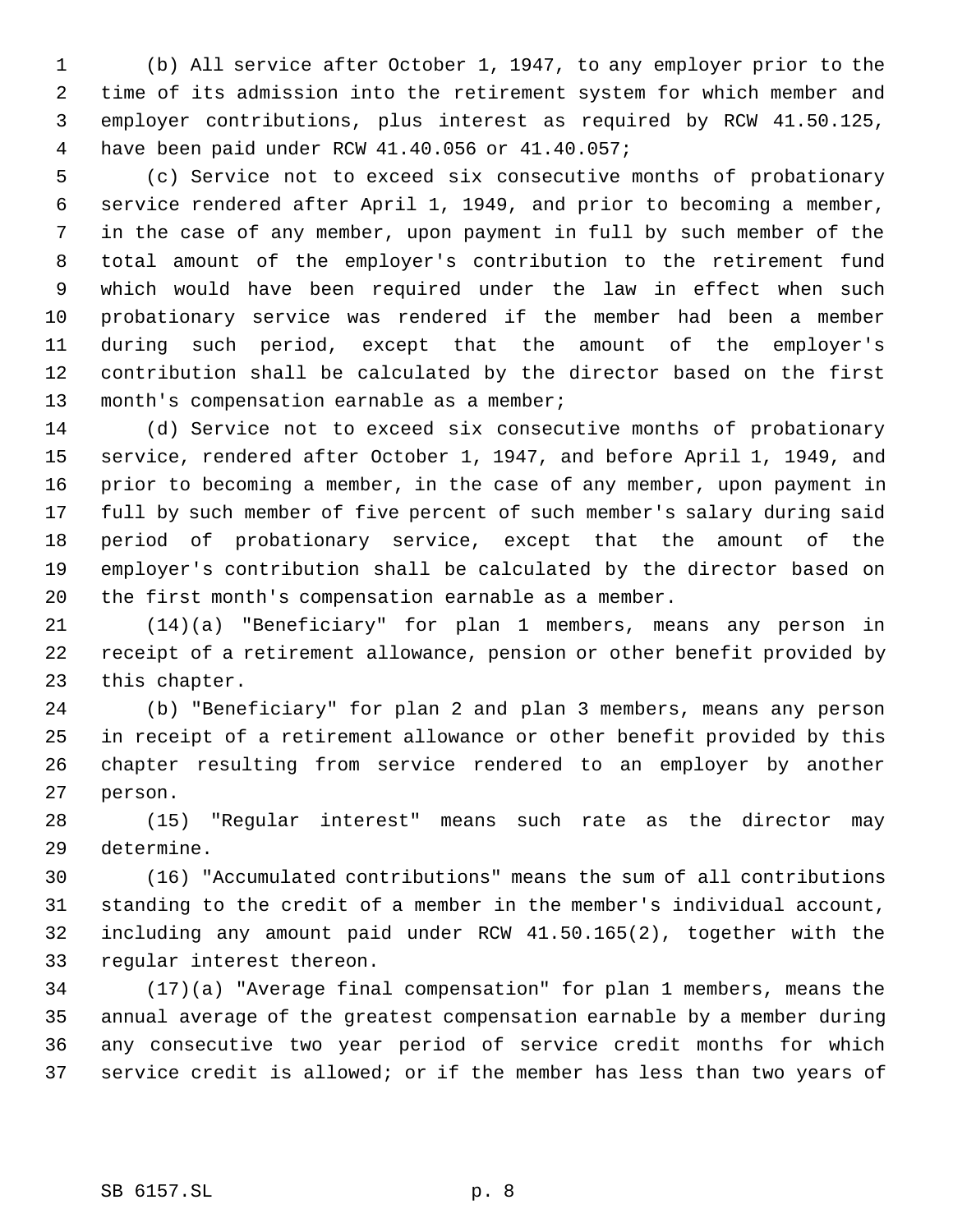service credit months then the annual average compensation earnable during the total years of service for which service credit is allowed.

 (b) "Average final compensation" for plan 2 and plan 3 members, means the member's average compensation earnable of the highest consecutive sixty months of service credit months prior to such member's retirement, termination, or death. Periods constituting authorized leaves of absence may not be used in the calculation of 8 average final compensation except under RCW 41.40.710(2) or (c) of this subsection.

 (c) In calculating average final compensation under this subsection 11 for a member of plan 1, 2, or 3, the department of retirement systems 12 shall include any compensation forgone by the member during the 2009-13 2011 fiscal biennium as a result of reduced work hours, voluntary leave without pay, or temporary furloughs if the reduced compensation is an 15 integral part of the employer's expenditure reduction efforts, as 16 certified by the employer.

 (18) "Final compensation" means the annual rate of compensation earnable by a member at the time of termination of employment.

 (19) "Annuity" means payments for life derived from accumulated contributions of a member. All annuities shall be paid in monthly installments.

 (20) "Pension" means payments for life derived from contributions made by the employer. All pensions shall be paid in monthly installments.

 (21) "Retirement allowance" means the sum of the annuity and the pension.

 (22) "Employee" or "employed" means a person who is providing services for compensation to an employer, unless the person is free from the employer's direction and control over the performance of work. The department shall adopt rules and interpret this subsection consistent with common law.

 (23) "Actuarial equivalent" means a benefit of equal value when computed upon the basis of such mortality and other tables as may be adopted by the director.

 (24) "Retirement" means withdrawal from active service with a retirement allowance as provided by this chapter.

(25) "Eligible position" means: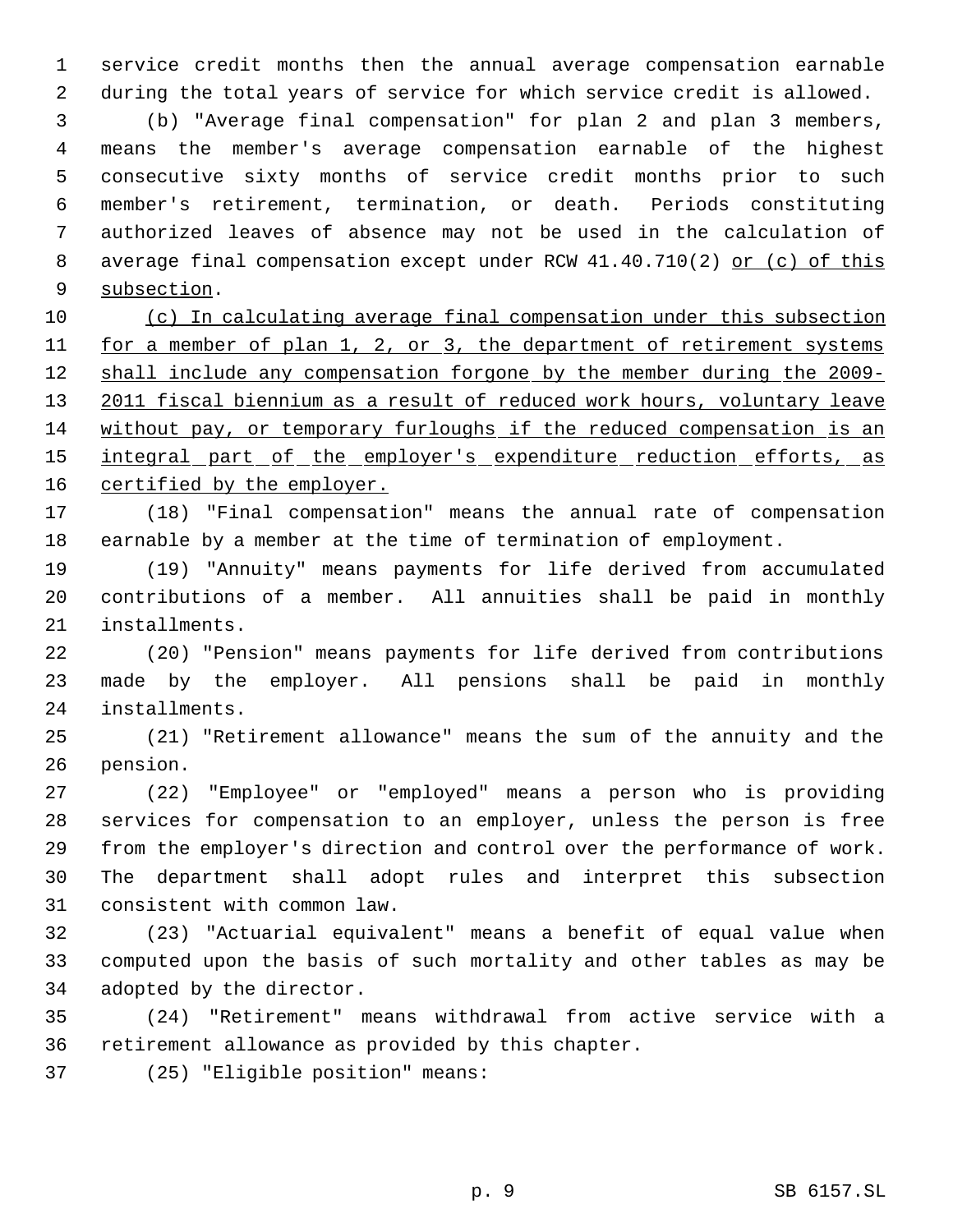(a) Any position that, as defined by the employer, normally requires five or more months of service a year for which regular compensation for at least seventy hours is earned by the occupant thereof. For purposes of this chapter an employer shall not define "position" in such a manner that an employee's monthly work for that employer is divided into more than one position;

 (b) Any position occupied by an elected official or person appointed directly by the governor, or appointed by the chief justice of the supreme court under RCW 2.04.240(2) or 2.06.150(2), for which compensation is paid.

 (26) "Ineligible position" means any position which does not conform with the requirements set forth in subsection (25) of this section.

 (27) "Leave of absence" means the period of time a member is authorized by the employer to be absent from service without being separated from membership.

 (28) "Totally incapacitated for duty" means total inability to perform the duties of a member's employment or office or any other work for which the member is qualified by training or experience.

 (29) "Retiree" means any person who has begun accruing a retirement allowance or other benefit provided by this chapter resulting from service rendered to an employer while a member.

23 (30) "Director" means the director of the department.

 (31) "State elective position" means any position held by any person elected or appointed to statewide office or elected or appointed as a member of the legislature.

 (32) "State actuary" or "actuary" means the person appointed pursuant to RCW 44.44.010(2).

 (33) "Plan 1" means the public employees' retirement system, plan 1 providing the benefits and funding provisions covering persons who first became members of the system prior to October 1, 1977.

 (34) "Plan 2" means the public employees' retirement system, plan 2 providing the benefits and funding provisions covering persons who first became members of the system on and after October 1, 1977, and are not included in plan 3.

 (35) "Plan 3" means the public employees' retirement system, plan 3 providing the benefits and funding provisions covering persons who: (a) First become a member on or after: